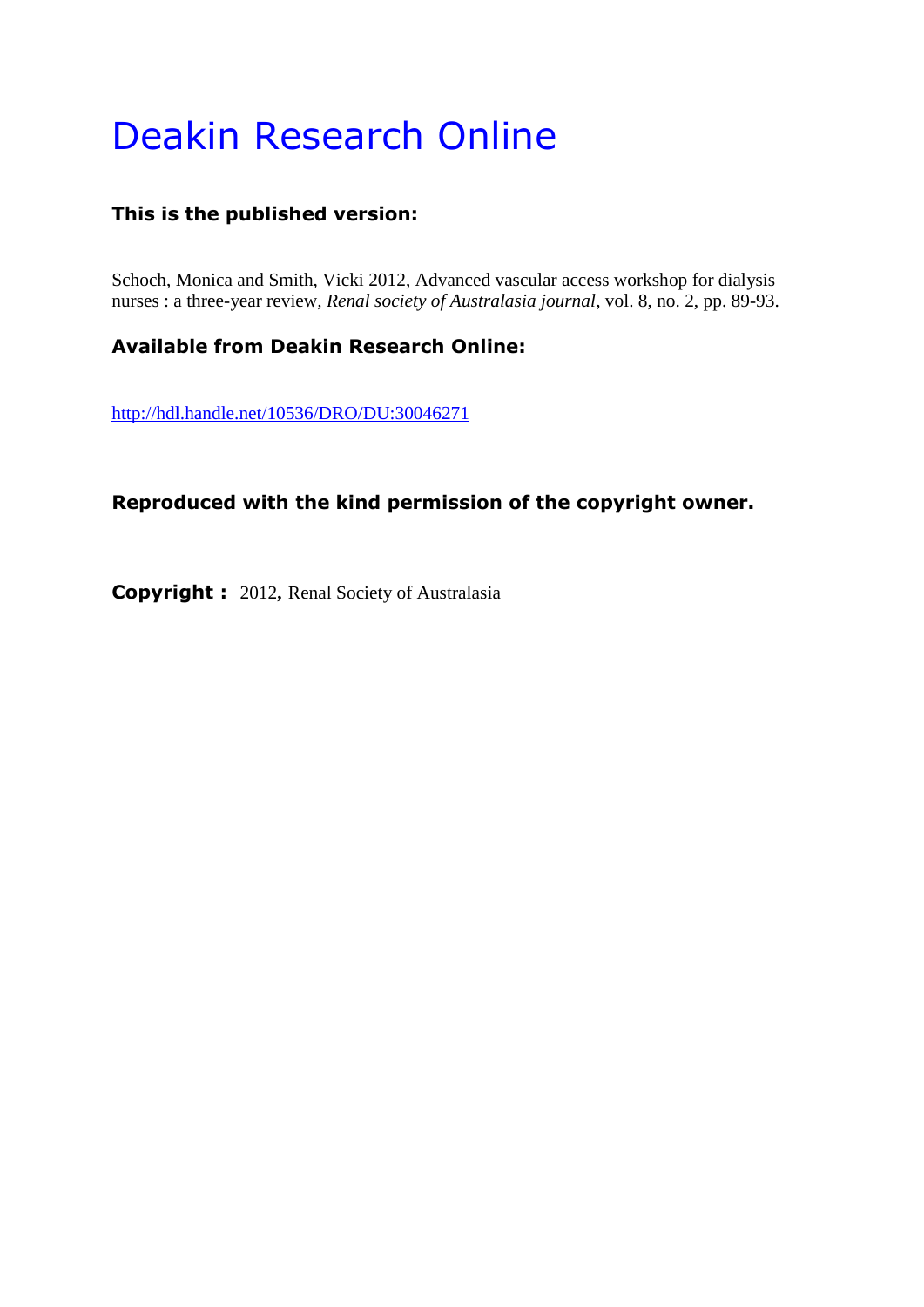## Advanced vascular access workshop for dialysis nurses: a three-year review

## Monica Schoch & Vicki Smith

Schoch, M., & Smith, V. (2012). Advanced vascular access workshop for dialysis nurses: a three-year review. *Renal Society of Australasia Journal, 8*(2), 89-93.

*Submitted January 2012,Accepted March 2012*

#### **Abstract**

There isincreased awareness regarding the benefits of ultrasound for vascular access surveillance and guided cannulation in haemodialysis. However, finding time to train staff whilst working within the clinical setting is challenging. In 2009 a workshop was introduced inVictoria to provide a platform for nursing staff to learn advanced skillsin surveillance and cannulation in a safe, supportive environment. The workshop covered topics such as: assessment and cannulation; surgical perspectives in vascular access; radiological perspectives in vascular access; surveillance and monitoring; cannulation competency package; antegrade/ antegrade cannulation; and introduction to ultrasound plusfive hours of practical sessions. Feedback from the workshop over the past three years has been positive, and staff have benefited from the both the theoretical and clinical components of the workshop.The success of this workshop highlights the demand for continuing education within the renal workforce.

#### **Keywords**

Vascular access, renal, education, ultrasound, cannulation.

#### **Introduction**

Vascular access issues are responsible for approximately 20% of the hospitalisations of dialysis patients in Europe and the US (Hakim & Himmelfarb, 1998).The optimal access for dialysis is the arteriovenous fistula (AVF); therefore, it is paramount that we make sure that dialysis staff are appropriately trained and mentored regarding the correct ways to care for an AVF and increase the longevity of its survival.

The ultimate aim of the dialysis health care team is to reduce the incidence of long-term central venous catheter (CVC) use and increase the incidence of AVF us in the dialysis population (Hakim & Himmelfarb, 2009). However, just increasing the incidence of AVFs is not enough – the AVFs must be cared for adequately by both the patients and those within the health care team. One of the major causes of adverse events occurring with vascular access is simply the need for the dialysis staff to cannulate the AVF (Van Loon, *et al.,* 2009a). Dialysis staff all receive training when commencing work in the unit; however, it isthe ongoing education of these staff that is perhaps just as, if not more important, than the initial induction to the dialysis unit.

A recent adjunct to the assessment of the AVF and arteriovenous graft (AVG) is the introduction of the use of ultrasound as a tool to identify possible deficits with the vessels and to use as a guide in difficult cannulations. Use of ultrasound in this manner can be very effective at detecting minor issues, such as small clots

or venous valves that can affect the success of cannulation (van Hooland *et al.,* 2010). Identifying these small issues and avoiding the damaged area can then decrease the number of referrals to radiology for Doppler ultrasound, therefore reducing the cost, time and trauma to the patient.

The success of the ultrasound machine is highly user-dependent and there is a steep learning curve that needs to be addressed with dialysis staff (van Hooland *et al.,* 2010).There is a small window of opportunity to teach staff on real patients, and this is before the patient has been connected to the dialysis machine – ultrasound cannot be performed during dialysis or after dialysis (van Hooland *et al.,* 2010).Thisrestricts the availability of teaching/learning time and some staff may see the ultrasound as too much fuss. Renal services at Barwon Health in Geelong had noted that there was a need for further education and instruction on the use of ultrasound to build confidence in staff, to encourage the use of the ultrasound to decrease the amount of false positive referrals to radiology and reduce trauma to the fragile AVF or AVG. Initially a two and a half day workshop named Advanced Care Workshop forVascular Access was introduced, incorporating theory and practice related to vascular access and the use of ultrasound for surveillance and guided needle cannulation.This workshop was open to any dialysis staff within Australasia, and capped at 25 participants (increased to 30 after year one).The following paper will discuss the introduction of this workshop and itssuccesses and hurdles over the past three years.

Author details:

Monica Schoch, RN, BN, EdCert, RenalCert, MNurs, Lecturer in Nursing, Deakin University, Geelong,VIC,Australia Vicki Smith, RN, BN, RenalCert,Vascular Health Nurse, Barwon Health, Geelong,VIC,Australia

Correspondence to: Monica Schoch, School of Nursing & Midwifery, Deakin University,Waterfront Campus, 1 Gheringhap Street, Geelong,VIC 3220,Australia [monica.schoch@deakin.edu.au](mailto:monica.schoch@deakin.edu.au)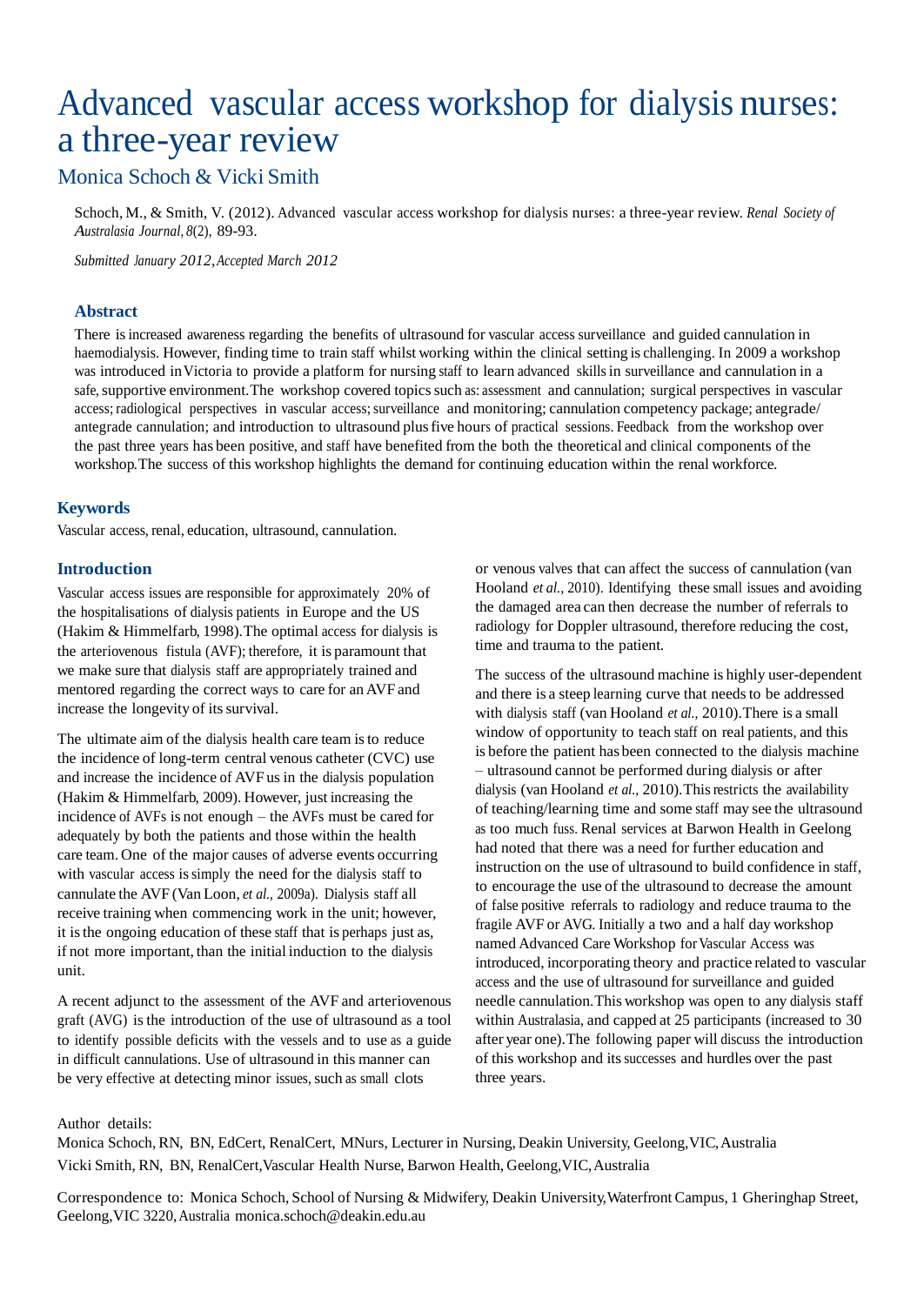#### **Background**

The importance of careful and precise cannulation is paramount to the life span of the AVF/AVG.An AVF "is neither artery, nor vein; it is a hybrid of the two systems with its own unique anatomy and physiology" (Swinnen, 2011, p. 17).Therefore, it needs to be treated as a unique entity that reacts unlike a vein and unlike an artery.Wilson *et al.*(2010) conducted a study into the "culture" of cannulation amongst dialysis nurses. Their study results were in parallel with what we had noted within the staff culture in our own unit and anecdotally from other units around Australia.The study results identified that staff felt that they had very little time to conduct a thorough assessment of the patients' AVF/AVG, and that some staff did not have the confidence to conduct their own assessment and merely cannulated where others had gone before in the hope of guaranteeing a successful cannulation.Wilson *et al.* (2010) also touched on the "assembly line" mentality that is common in dialysis units.The "get 'em in, get 'em on, get 'em out" routine, and the pressure that staff were under regarding the number of patients that they had put on the machines compared to their colleagues.Whilst deadlines and time restraints are real, and need to be adhered to, there should always be time for appropriate and thorough assessment of the AVF/AVG.The time taken to prepare and assess may reduce the number of cannulations and trauma to the vessel, notwithstanding saving time that it would take to re-cannulate one or two more times.Wilson *et al.*(2010) also discuss the phenomenon of the "perpetual novice", where new staff are under strict time pressures and, therefore, put all their time and energy into getting the patient cannulated quickly and hooked up to the dialysis machine, but in doing this, they neglect to do a thorough assessment of the access.This leads to stagnation of their assessment skills and, therefore, they don't develop the ability to recognise and troubleshoot vascular access issues to be proactive in preventing adverse events.

Van Loon *et al.* (2009b) conducted a study that looked at predictors for unsuccessful cannulation and interestingly they found that during the study period a third of the 158 patients studied had more than 10 miscannulations with 40% of these patients requiring single needle (SN) or CVC to dialyse due to haematoma formation from the miscannulations. In our unit we found that use of the ultrasound (anecdotally) reduced the need for SN or CVC use.Visualising the AVF/AVG on ultrasound offered the opportunity to assess different areas of the AVF for cannulation or the status of the vessel under the haematoma for damage to the vessel wall, thus removing the need for CVC use or, in some cases, sending the patient home to come back and dialyse the next day.Allon and Robbin (2002) make the point that individuals are just as different on the inside as they are on the outside, such as veins and arteries of differing sizes and tortuosities. So instead of guessing or assuming what the vessel underneath looks like, use of ultrasound has removed some of the guesswork from the assessment process, and given us the means to look "inside" the body.Van Loon *et al.* (2009b, p. 88) conclude that "continued education and training of the dialysis staff towards theoretical knowledge and cannulation skills, especially for cannulation of new AVFs' is essential and may be

beneficial in minimising miscannulation and cannulation-related complication and improvingVA [vascular access] outcome". Van Hooland *et al.*(2010) believe that the life of the AVF/AVG is increased if unnecessary trauma to the newly created AVF/ AVG is avoided.To help avoid this they implemented a protocol that states that the first cannulation of a new AVF/AVG must be preceded by an ultrasound examination.

Therefore, the primary objective of introducing the Advanced CareWorkshop forVascular Access into Australia was to upskill dialysis staff in the use of ultrasound as an adjunct to their clinical assessment skills and provide them with the framework for them to develop confidence to carry out regular AVF/ AVG assessments on their patients. Other objectives were: encouraging the sharing of information and experiences; and providing an opportunity for people committed to vascular access care to network together. Long-term possible outcomes would be that fewer patients would be sent for unnecessary radiological scans in the future and that there would possibly be an overall reduction in miscannulations by staff who had completed the workshop.

#### **Vascular access programme design**

A steering committee was formed and sponsorship gained through renal equipment supply and renal pharmaceutical companies.The only advertising for the 2009 workshop was in the form of flyers at the June 2008 Renal Society of Australasia (RSA) conference in Sydney. From the distribution of the flyers we reached our target of 25 candidates and we had 45 names on the waiting list for the workshop for the following year's intake. From this point on there was no further advertising apart from word of mouth and email communications, until more flyers were distributed at the 2011 RSA conference to capture the new renal staff attending the conference.Table 1 outlines the origin of the staff attending the workshop over the past three years.

*Table 1. Origin of participants per year.*

| Origin of participants              | 2009     | $20\overline{10}$ | 2011         |
|-------------------------------------|----------|-------------------|--------------|
| Victoria                            | 12       | 18                | 21           |
| Tasmania                            | 2        | 2                 | 2            |
| New South Wales                     | 4        | $\Omega$          | 3            |
| <b>Australian Capital Territory</b> |          | 3                 |              |
| Oueensland                          | 5        | 4                 |              |
| Northern Territory                  | $\Omega$ | 0                 | 0            |
| Western Australia                   | $\theta$ |                   |              |
| South Australia                     | $\left($ | 0                 | $\mathbf{0}$ |
| New Zealand                         | 2        | 2                 |              |
| <b>TOTALS</b>                       | 25       | 30                | 30           |

The two and a half day workshop was a mix of theory and practice. The theoretical component covered topics such as: anatomy and physiology of vascular access; cannulation competency package;Transonic QC machine™; assessment and cannulation skills; basic ultrasound physics and use of the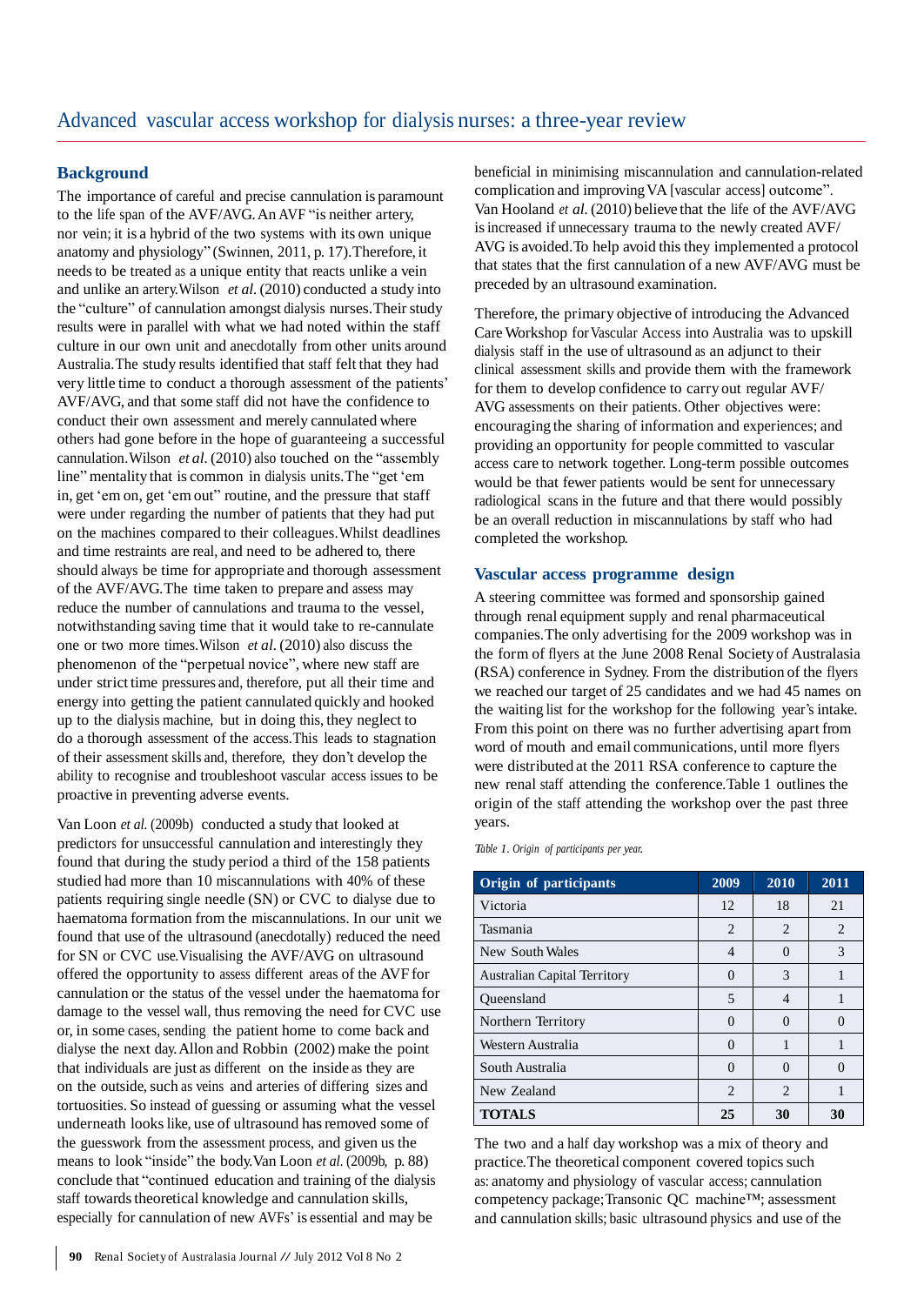### Advanced vascular access workshop for dialysis nurses: a three-year review

ultrasound in practice. Practical components were undertaken on real patients with active arteriovenous fistulae (ultrasound only) and blue phantoms(ultrasound-guided cannulation skills), with emphasis on the basic ergonomics of the use of ultrasound and the staff gaining the "feel" of using the machines and understanding the basics of what they could see on the screen.

The candidates were sent a pre-workshop questionnaire, which asked them to provide details regarding their current role in practice, their renal experience and their experience with the ultrasound machine (if any). Based on this feedback, the candidates were put into groups of five with a mix of experience in each group. Graph 1 outlines the experience levels of the staff attending the workshop. Staff from the Geelong renal unit were enlisted as group leaders. It was their role to manage the flow of candidates using the ultrasound machine, introduce and attend to the volunteer patients, and ask for help from the expert staff in attendance. The groups then rotated after 30 minutes so they could move on to a different patient.

#### *Graph 1. Experience levels of participants.*

Each year a guest expert in the area was invited to present and assist with the practical sessions.Year one saw the invitation of an interventional nephrologist, years two and three, vascular surgeons from interstate, along with local nephrologists, sonographer, vascular surgeon and dialysis nurses.

At the end of the workshop, the delegates were asked to fill out an evaluation form, scoring each theoretical session, practical sessions, and individual speakers via a scoring system of one (poor) to five (excellent), and allowed for extra comments regarding feedback, improvements and suggestions.

#### **Evaluation results**

The survey results following the workshop were very favourable. Of the 85 attendees over the three years, 73 (85.8%) responded to the evaluation survey and most of the comments written were positive.The workshop was held over two and a half days, and feedback was that this was a reasonable time frame to fit in all of the content for the workshop.In regard to relevance of the workshop to the participants' clinical practice, 80% responded that the workshop was "extremely relevant" (5/5) and 20% responded that the workshop was "relevant" to their practice (4/5).The individual speakers all scored between 3 and 5/5.

This first year saw one ultrasound company provide the use of their ultrasound machines; however, feedback from the delegates suggested that some units had different ultrasound machines and would like to have been able to practise on the machines more familiar to them.A range of ultrasound machines was included from the 2010 workshop onwards. Some people felt that there was too much practical time and this could be reduced in following years. Feedback from the first workshop was:

*"Experience on real patients invaluable. Speakers were motivational. Opportunity for Networking.Well organised workshop.Accommodation and meals exceptional. Staff at Management centre extremely helpful. Please run this again.Thank you for a great workshop."*

*"Very good value workshop. Found the A&P and physiology background of fistula talks really helpful.This workshop has be a long time necessary. Hopefully it will continue."*

*"Well done to the organisers.A great workshop which should be done on a regular basis."*

The second year, in 2010, the global financial crisis had started to hit the Australian renal companies and sponsorship was difficult to attain.A small amount of money was pledged from one of the renal pharmaceutical companies for the workshop to go ahead.The time was reduced to two days to reduce costs and reduce the time of the practical component as per previous feedback. The format was very similar, with topics such as assessment and cannulation, surgical perspectives in vascular access, radiological perspectives in vascular access, surveillance and monitoring, cannulation competency package, antegrade/ antegrade cannulation and an introduction to each ultrasound machine from both ultrasound companies; however, due to time constraints on day one some delegates missed out on seeing both demonstrations.This was highlighted in the feedback and addressed in the 2011 workshop. Other feedback from year two included:

*"Even though we do not have access to ultrasound equipment in our country unit it was worthwhile doing the practical sessions. Great quality speakers who are very passionate about their professions."*

*"If practical groups were grouped based more on experience with use of u/s [ultrasound] would have been better. More challenging/difficult pts [patients] to practise on would be good. Or sonographer/experienced VA nurse that could point out thrombus/stenosis/bifurcations etc."*

After two years of the same format, the team at Renal Services, Geelong, guided by a new vascular access coordinator at the helm, decided it was time to overhaul the timetable. Most units in Australia now practise antegrade/antegrade needle cannulation, where both needles point in the direction of the blood flow, rather than the arterial needle being pointed towards the hand (retrograde). The change was encouraged by A/Prof John Agar in presentations around the world, referring to the seminal works of Woodson and Shapiro (1974) who discussed the possibility of pseudoaneurysm formation with retrograde cannulation, due to a small "flap" remaining open upon needle removal. Further research into access flow and needle orientation was undertaken by Schoch,Wilson and Agar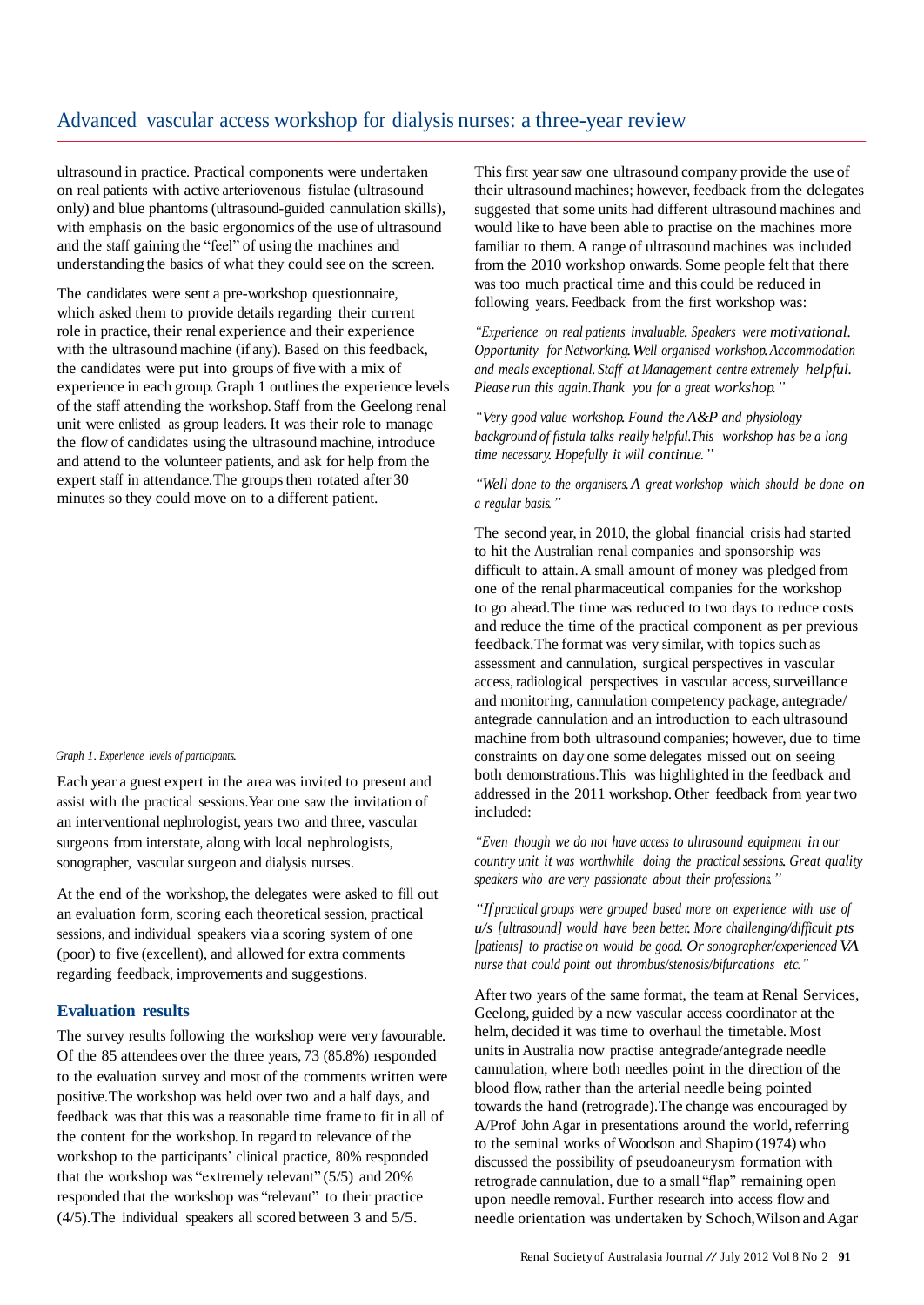(2008) to show that there was a small difference inTransonic QC™ access flow measurements depending on the direction the arterial needle was facing, and no increase in recirculation with the arterial needle in antegrade position (which was the long-held belief). So as this was now common practice, this theoretical component was removed.Another component that was removed was the cannulation competency package, as again, a lot of units around Australia had introduced a package to measure the competency of their staff at cannulating and provided a grading system (novice, intermediate, expert) to monitor and mentor staff to improve their cannulation skills. Another change was the medium used to teach ultrasoundguided cannulation. In past workshops the team had used the blue phantoms for cannulation, which was an appropriate medium to mimic the feel of cannulating an AVG; however, most units in Australia have a majority of AVFs so the ideal was to have something that would preferably mimic the feel of cannulating an AVF.Also the large-bore dialysis needles were found to easily damage the tubing inside the phantoms.The team decided to use fresh chicken fillets stuffed with small water balloons, which seemed to work well and were well-received by the delegates attending in 2011.The feedback from the updated and reorganised workshop was very positive, enhanced by the brilliant presentations given by the invited speaker.

*"Very informative and well organised. Practical sessions helped to break things up and small groups meant everyone had the chance to try things."*

*"One of the best workshops I have attended. I have been working in dialysis for the last 15 years. John (Swinnen) was a huge asset to the two days."*

Each year, those who did not get in to the workshop were placed on a waiting list for first access to registrations for the following year.There were 45 people on the waiting list for the 2010 workshop, 34 for the 2011 workshop, and currently there are 24 people awaiting the chance for early registration on the 2012 list. Not all of those on the waiting list take up the offer of registration, but the list provides us with an indicator for the interest in the workshop each year.The workshop cost to delegates is kept to a minimum to allow for all renal nursing staff to be able to afford to attend the workshop, without large cost outlays.

#### **Discussion**

The importance of vascular access care is paramount in the success of dialysis for patients with chronic kidney disease (CKD).The success and continued interest in this workshop highlights the need for further education and practical assessment of cannulation and ultrasound skills.The importance of accurate clinical assessment should not be underestimated, whilst ultrasound is a very useful *additional* assessment tool, it should not be solely relied upon for detection of AVF/AVG thrombosis and stenosis.The emphasis on updating and teaching staff the correct clinical assessment skills will go a long way to identifying the deterioration of a functioning AVF/AVG. Recent studies have identified that dialysis staff still have a very

basic knowledge of the anatomy and physiology of the vascular access that they are cannulating (Paulson, Moist & Lok, 2011). This needs to be addressed in all units, via increased education programmes and regular staff updates.

The introduction of renal access coordinators/vascular access coordinators around Australia hasfilled some of the void in best practice for vascular access education. However, as Kulawik *et al.*(2009) point out, the renal/vascular access coordinator roles have not been standardised; therefore, one coordinator may have a large focus on staff and patient education, surveillance and patient advocacy, whereas another may be limited to coordination of appointments, surgical lists and postoperative, follow-up care.There are still inconsistencies in the role added to the time constraints in relation to the ongoing education of new and continuing staff regarding best practice with vascular access. Perhaps there needs to be a standardisation to the role of the renal/vascular access coordinator, to include staff education, particularly if no renal educator is available within that unit.

We also need to consider those units without a renal/vascular access coordinator or an educator. How do these units find the time for staff continuing education? The Nephrology Educators Network of Australia has provided e-learning modules to try to address this issue and provide an adjunct online learning environment for those requiring further education and updating of theoretical and practical skills on a variety of topics(Sinclair & Levett-Jones, 2011).The addition of a practical workshop can extend the knowledge learnt in the e-learning environment and increase confidence in the practical skills required to provide best practice in cannulation of vascular access. Shorter vascular access workshops have been implemented in other countries, such as the Vascular Access Camp and the Vascular Camp in Canada, which were four hours and three hours in length respectively and contained comprehensive lectures, interactive stations, open discussion and feedback, which all received very positive feedback in their post workshop evaluations (Larade & MacQueen, 2008; Lynch *et al.*, 2007).

However, to date, this workshop seems to be the first of its kind in Australia that incorporates: ultrasound basic theory and practical application; cannulation best practice theory and practical application; and instruction and supported practice with ultrasound guided cannulation, with the added benefit of guest speakers who present on the latest topics in their area of expertise.

#### **Conclusion**

The introduction of the Advanced Care Workshop in 2009 has provided the wider dialysis community with the opportunity to attend a vascular access workshop that covers aspects of assessment, surveillance and cannulation from expert presenters. The continued interest in this workshop highlights the staff need for this type of further education and professional development. With continued support from the renal community, we hope that this workshop will continue to be a beneficial teaching environment for dialysis staff for the future.